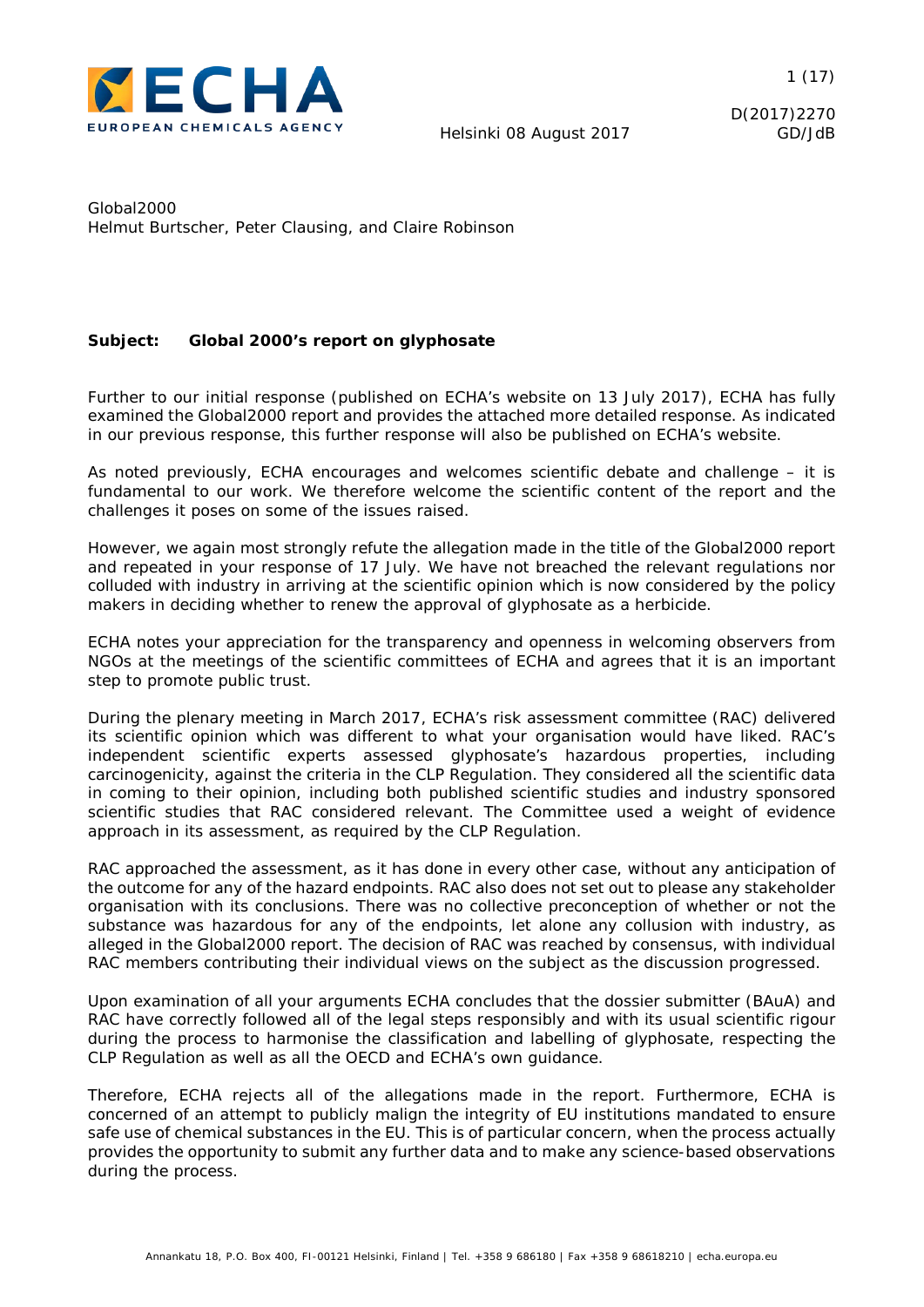Finally, ECHA will at this critical decision-making stage not engage in any public discussion that could be perceived by your or other organisations as ECHA reopening its opinion. Therefore, we will consider your invitation for a public debate after the decision of the policy makers has taken place.

Yours sincerely,

[signed]

Geert Dancet Executive Director

Annex ECHA's response to the Global2000 report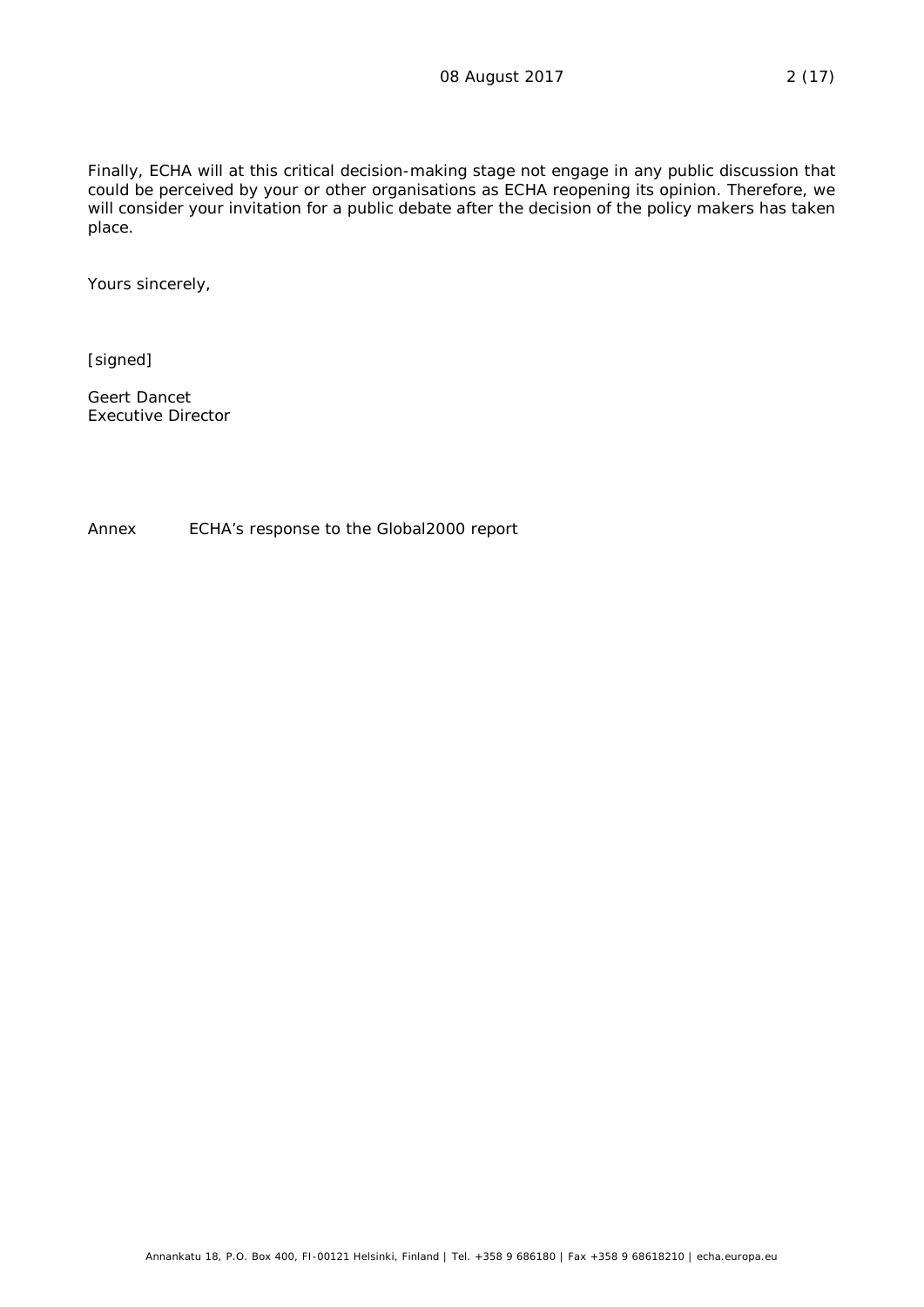#### **ANNEX: ECHA's response to the Global2000 report**

#### **1. Background**

In 2015 and after considering the evidence submitted by the BfR for Germany in the Risk Assessment Report EFSA concluded that glyphosate is unlikely to represent a carcinogenic hazard for humans. The approval to use glyphosate as an active substance in plant protection products (PPP Regulation) expired at the end of June 2016. Based on the EFSA opinion the European Commission and the Member States decided to extend the approval for 18 months, by which time RAC will have adopted its opinion on glyphosate's harmonised classification.

ECHA's Committee for Risk Assessment (RAC) concluded, after considering the evidence reported by the Dossier Submitter (BAUA, Germany) as well as that provided during public consultation, that no classification for carcinogenicity is warranted under the CLP Regulation and that the harmonised classification for serious eye damage and toxic to aquatic life should be maintained. The RAC opinion and related documents were published on the ECHA website in June 2017.

Recently, the Global2000 report has made a number of allegations specifically targeting ECHA, EFSA and the German authority BfR. Central to these (as indicated in the sub-heading of the report) is that "industry has strategized (and regulators have colluded) in an attempt to save the world's most widely used herbicide from a ban". The picture presented is that EU agencies have colluded with industry to try to find ways to avoid classifying the substance.

ECHA notes the persistent attempts, repeated in the Global2000 report, to remove statistically significant findings from their context and to present them as isolated facts, while ignoring the weight of the evidence on carcinogenicity as a whole. The advice of the ECHA and EFSA nominated scientific experts from across the European Union is consistent and their evaluation responsible and thorough. All of the allegations in the Global 2000 report are unfounded and are categorically rejected by ECHA.

Many of the issues have been considered earlier, in correspondence published on the ECHA and EFSA websites as well as in correspondence published in Archives of Toxicology (Tarazona *et al*, 2017a,b; Portier and Clausing, 2017). The reader is referred to these documents for further details.

ECHA's role in the CLH process as well as the history of ECHA's involvement in the assessment of the classification of glyphosate is explained in detail at the end of this document (under "Supplementary information") and in the links provided there.

## **2. The role of RAC**

ECHA's role in the CLH process is governed by Art 37 of the CLP Regulation, which states as follows; "*The Committee for Risk Assessment [RAC] of the Agency set up pursuant to Article 76(1)(c) of Regulation (EC) No 1907/2006 shall adopt an opinion on any proposal submitted pursuant to paragraphs 1 or 2 within 18 months of receipt of the proposal, giving the parties concerned the opportunity to comment*."

The primary task of RAC in the CLH process is to assess the proposals submitted. In the process it takes into account any relevant information submitted during public consultation of the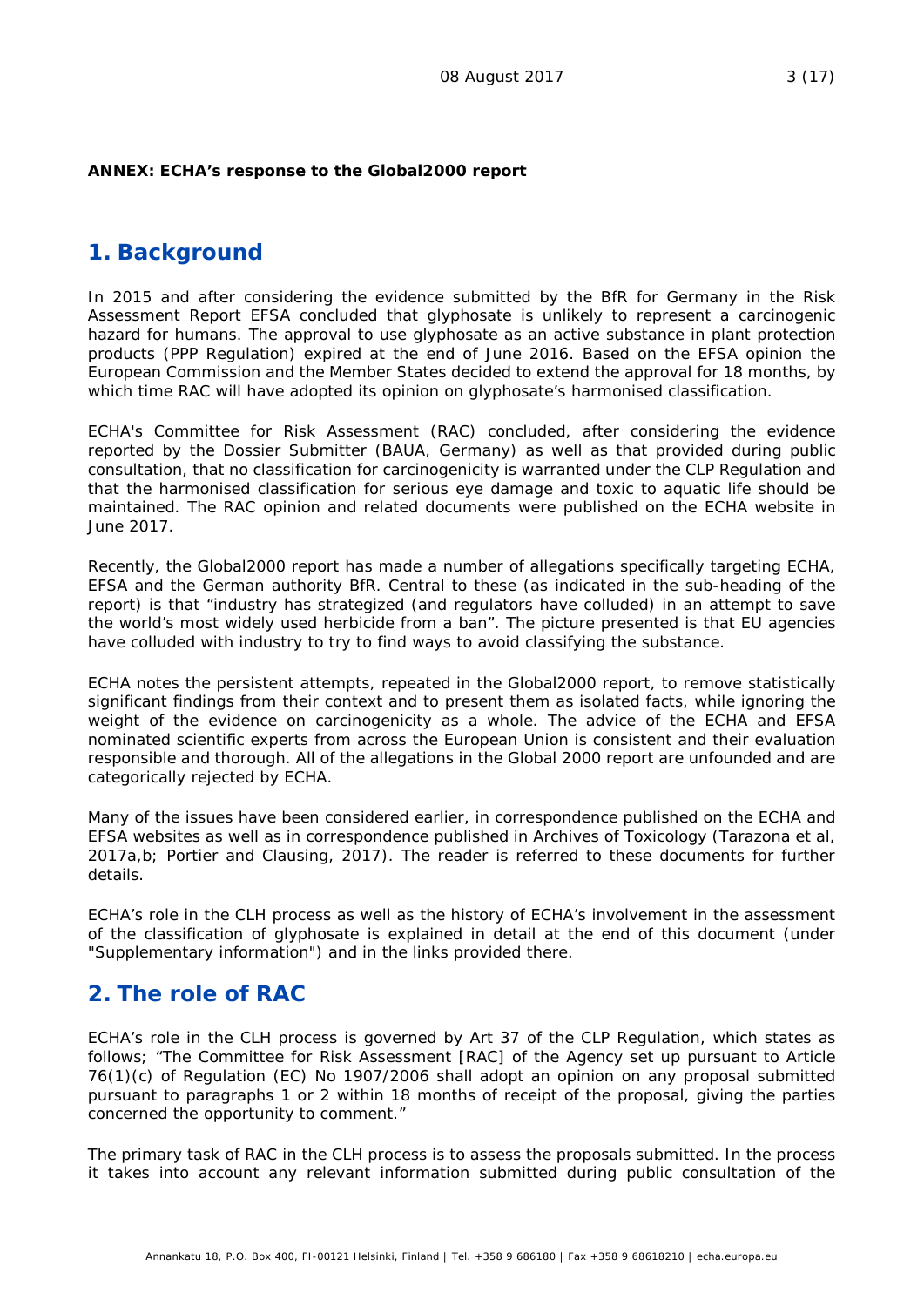proposal, whether it supports the classification(s) proposed by the dossier submitter or not. Beyond this, it is not the primary task of RAC to seek additional information.

In the CLH process the dossier submitter is given an opportunity to respond to the comments received, and may also revise their proposal for classification based on information provided during the public consultation.

# **3. The findings**

The methodology used by the dossier submitter in relation to the findings is explained in the harmonised classification and labelling (CLH) report as follows: "*All toxicological studies included in this CLH dossier were evaluated and assessed by in-house staff toxicologists of the BfR. It is emphasised that the toxicological database for glyphosate is extremely large and that the studies have come from a great number of sources. Thus, completeness of the database and identification and compilation of relevant and reliable data are crucial. In the following, the approach taken by the dossier submitter (DS) is described with particular regard to the studies and publications that are referred to in this CLH dossier.*

*The information that is relevant for classification and labelling of glyphosate is based on original studies of the manufacturers that were performed on a routine basis under GLP conditions and in compliance with OECD Test Guidelines for the individual toxicological endpoints*".

In the CLH process, the Dossier Submitter and subsequently RAC have openly and transparently considered in detail the relevant findings, which are summarised below (which were also summarised in Table 1 of the report):

(1) In rats, all findings were in male rats in 2 studies out of 7 evaluated Pancreatic tumours in 2 studies (Lankas, 1981; Stout and Ruecker, 1990), Liver tumours in 1 study (Stout and Ruecker, 1990) Thyroid C-cell tumours in 1 study (Stout and Ruecker, 1990) (2) In mice (all findings were in male mice in 5 studies) Renal tumours in 3 studies (Knezevitch and Hogan, 1983; Sugimoto, 1997; Kumar, 2001) Haemangiosarcomas in 2 studies (Atkinson, 1993; Sugimoto, 1997) Malignant lymphoma in 2 studies (Wood, 2009; Sugimoto, 1997)

Two studies in mice (Vereczkey and Csanyi, 1982 and Bhide , 1988) were negative for carcinogenicity but the top dose level was 300 ppm and thus much too low for meaningful assessment. These studies were therefore not included in the evaluation.

## **4. CLP requirements and application of Weight of Evidence**

The authors of the Global2000 report have argued that the findings in the studies mentioned above should have been used to classify glyphosate for carcinogenicity in Category 1B. ECHA understands that this conclusion is reached based on the following logic, which combines the definitions for "sufficient evidence" for carcinogenicity with the criteria for meeting classification as Carc. 1B. The CLP Regulation describes what constitutes "sufficient evidence" of carcinogenicity based on animal studies as "a causal relationship has been established between the agent and an increased incidence of malignant neoplasms or of an appropriate combination of benign and malignant neoplasms in (a) two or more species of animals or (b) two or more independent studies in one species carried out at different times or in different laboratories or under different protocols". One of the factors in the CLP Regulation justifying classification as Carc. 1B arises from "animal experiments for which there is sufficient evidence to demonstrate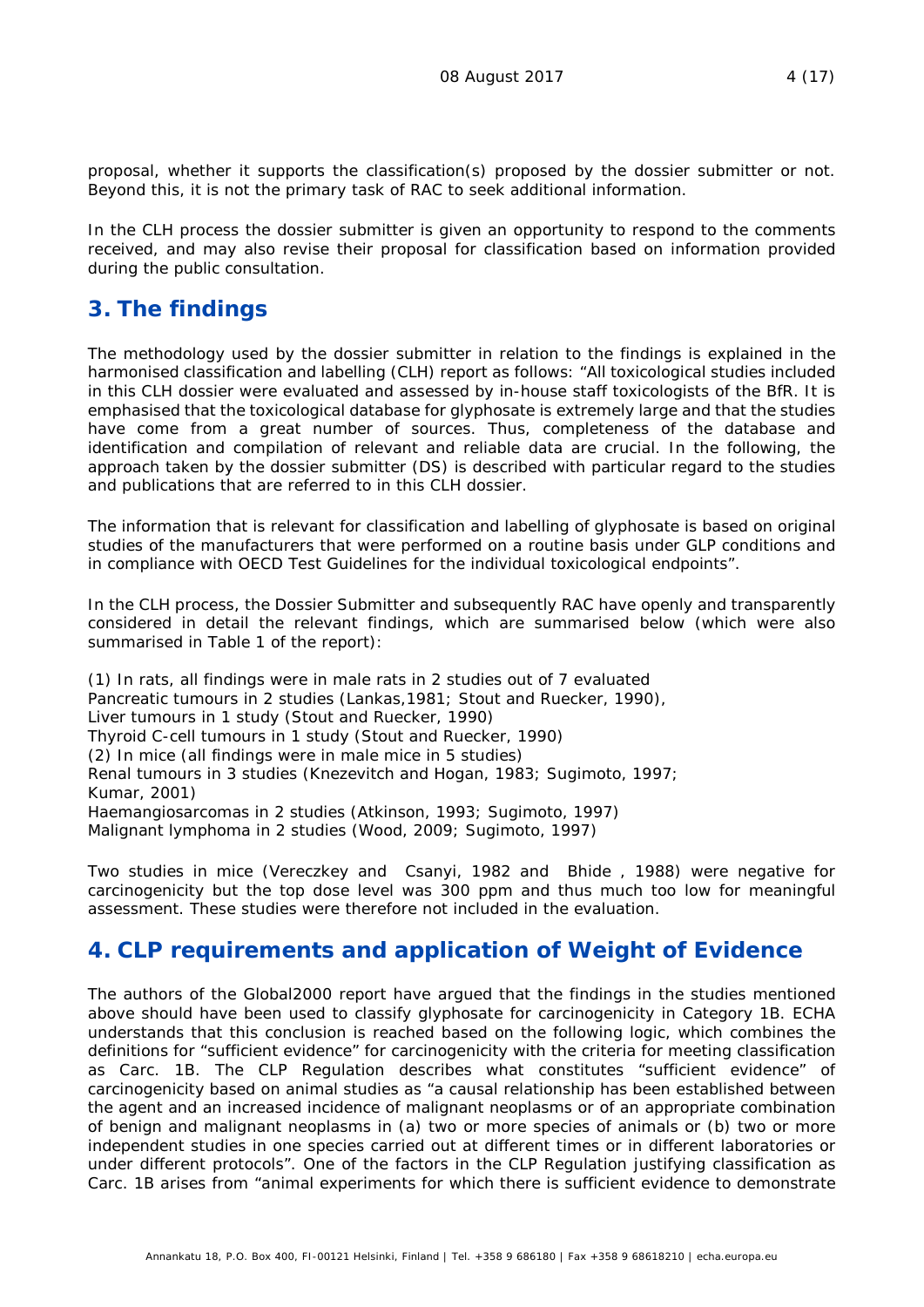animal carcinogenicity (presumed human carcinogen)". Furthermore the CLP Regulation states that "sufficient evidence" in animal studies is sufficient for classification as Carc. 1B.

This however ignores other central principles upon which the CLP Regulation is based and which the evaluators must take into account. In particular there is an obligation to weigh all of the available evidence in each case. In Recital 33, of the CLP Regulation, this is reflected as follows: "*Recognising that the application of the criteria for the different hazard classes to information is not always straightforward and simple, manufacturers, importers and downstream users should apply weight of evidence determinations involving expert judgement to arrive at adequate results*."

In CLP Art 9(3) and Annex I (Section 1.1.1 titled "*The role and application of expert judgement and weight of evidence determination*") the following provisions are set:

- CLP Article 9(3): *"Where the criteria cannot be applied directly to available identified information manufacturers, importers and downstream users shall carry out an evaluation by applying a weight of evidence determination using expert judgement in accordance with section 1.1.1 of Annex I to this Regulation, weighing all available information having a bearing on the determination of the hazards of the substance or the mixture, and in accordance with section 1.2 of Annex XI to Regulation (EC) No 1907/2006*."
- In Section 1.2 of Annex XI to REACH (referred to above) it states that "*There may be sufficient weight of evidence from several independent sources of information leading to the assumption/ conclusion that a substance has or has not a particular dangerous property, while the information from each single source alone is regarded insufficient to support this notion*"
- In Annex I (1.1.1) (also referred to in Art 9(3), quoted above) it states that "*A weight of evidence determination means that all available information bearing on the determination of hazard is considered together, such as the results of suitable in vitro tests, relevant animal data, information from the application of the category approach (grouping, readacross), (Q)SAR results, human experience such as occupational data and data from accident databases, epidemiological and clinical studies and well-documented case reports and observations. The quality and consistency of the data shall be given appropriate weight. Information on substances or mixtures related to the substance or mixture being classified shall be considered as appropriate, as well as site of action and mechanism or mode of action study results. Both positive and negative results shall be assembled together in a single weight of evidence determination*".

Some of the important principles relating to a weight of evidence assessment are raised in the text above. A weight of evidence assessment means that data is given different weight depending on factors such as the quality and consistency of the results. Also, both positive and negative results shall be assembled together in a single weight of evidence determination. This is not a matter of a majority of studies supporting one or the other outcome. The mere presence of either negative or positive data is not on its own sufficient to conclude on classification.

Thus, RAC is obliged to make an overall weight of evidence analysis of the complete data set and takes this responsibility very seriously. In the case of glyphosate, some studies were found to be of no weight, and were not included in the analysis, for example two studies which were negative for carcinogenicity were considered to be conducted with too low doses (Vereczky, 1982 and Bhide, 1988). The result of these studies were simply not considered to be of any value for the assessment, as there is no way to determine if the negative result was due to the low dose or due to the substance not being carcinogenic. One further study (Lankas *et al*, 1981) was included in the analysis, despite also having been conducted with low doses, because positive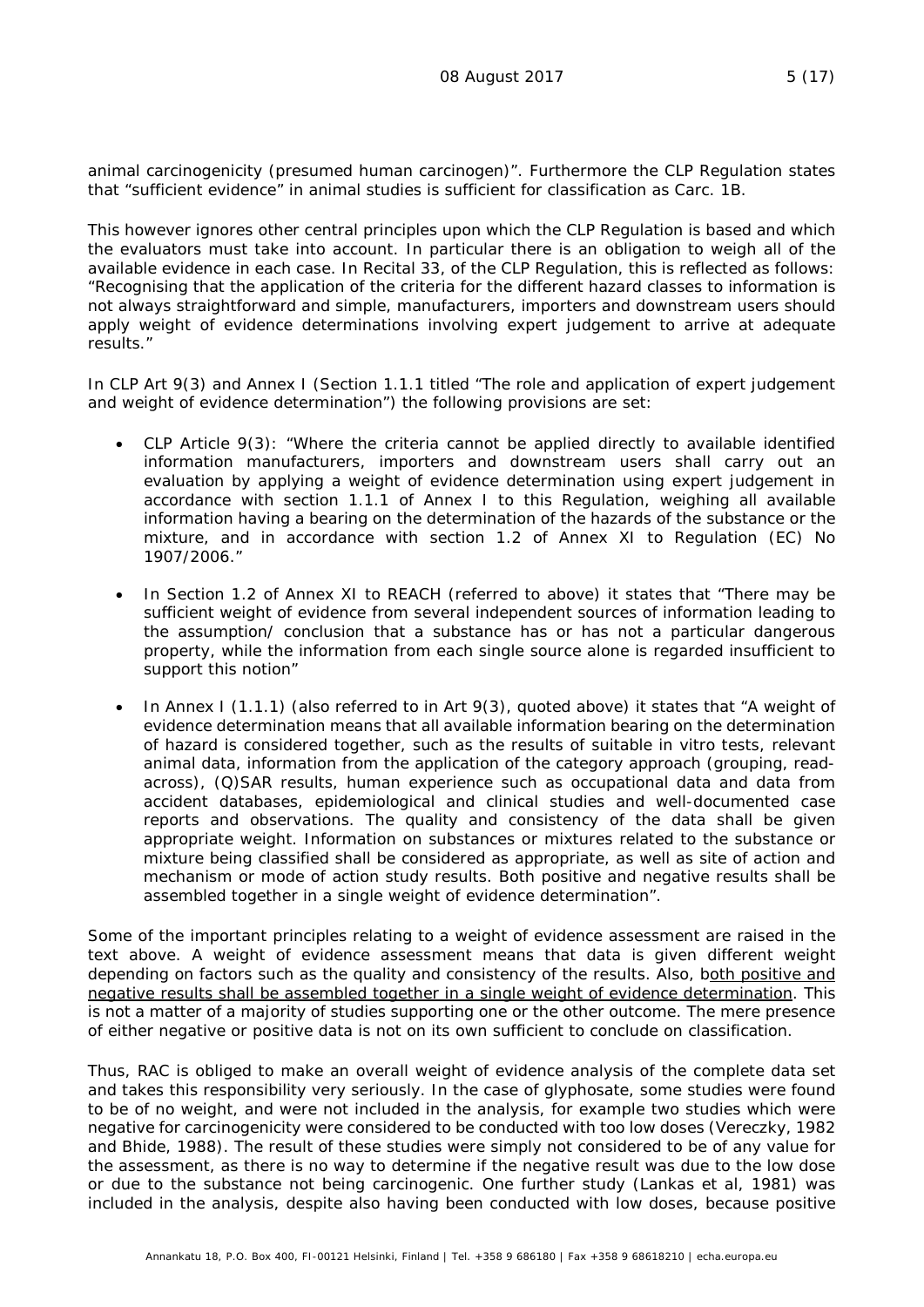findings in this study had been raised by IARC. A weight of evidence analysis also therefore involves much more than simply establishing whether there are any statistically significant effects.

In addition to multiple animal studies giving variable and conflicting indications of carcinogenicity, data from the epidemiology studies and genotoxicity studies also had to be considered in a wider weight of evidence assessment. This is what RAC has done and has concluded that despite some indications of carcinogenicity seen in some studies mainly in mice, the criteria for classification are not met when all the studies and findings are considered together. Thus the conclusion that no classification for carcinogenicity is warranted was reached.

The authors of the Global2000 report have made a comparison with the factors listed in the CLP regulation to help assess the concern arising from the outcome of particular studies. A total of 11 statistically significant increases in tumour incidences were observed in two rat and five mouse studies.

Important factors to consider in the weight of evidence assessment are presented in Regulation (EC) 1272/2008 (see Box 3 of the Global2000 report) and discussed in ECHA Guidance (ECHA 2015).

Applying the factors listed in Box 3 of the Global2000 report to the data available for the assessment of glyphosate, the conformance with these factors is as follows:

| Factor                                           | Global2000                                                                                           | <b>ECHA</b>                                                                                                                                                                                                   |
|--------------------------------------------------|------------------------------------------------------------------------------------------------------|---------------------------------------------------------------------------------------------------------------------------------------------------------------------------------------------------------------|
| tumour type and<br>background incidence          | Supported by historical<br>control data                                                              | Not supported overall,<br>based on historical control<br>data, lack of dose response<br>relationships                                                                                                         |
| multi-site responses                             | Supported, as<br>demonstrated by<br>experimental data                                                | Not supported, mostly one<br>tumour type per study                                                                                                                                                            |
| progression of lesions to<br>malignancy          | Supported for kidney<br>tumours; not applicable for<br>malignant lymphoma and<br>hemangiosarcoma     | Not supported. The<br>reference to kidney<br>tumours is covered in the<br>opinion - RAC concludes<br>that progression to<br>malignancy is not<br>supported for kidney<br>tumours (equivocal in one<br>study). |
| reduced tumour latency                           | Not supported because not<br>demonstrated                                                            | Not supported, not<br>demonstrated. However,<br>survival was generally not<br>affected by the treatment.                                                                                                      |
| whether responses are in<br>single or both sexes | Not supported because<br>effects in males dominate,<br>but some effects were also<br>seen in females | Not supported, effects only<br>in males, no case where<br>both sexes were affected                                                                                                                            |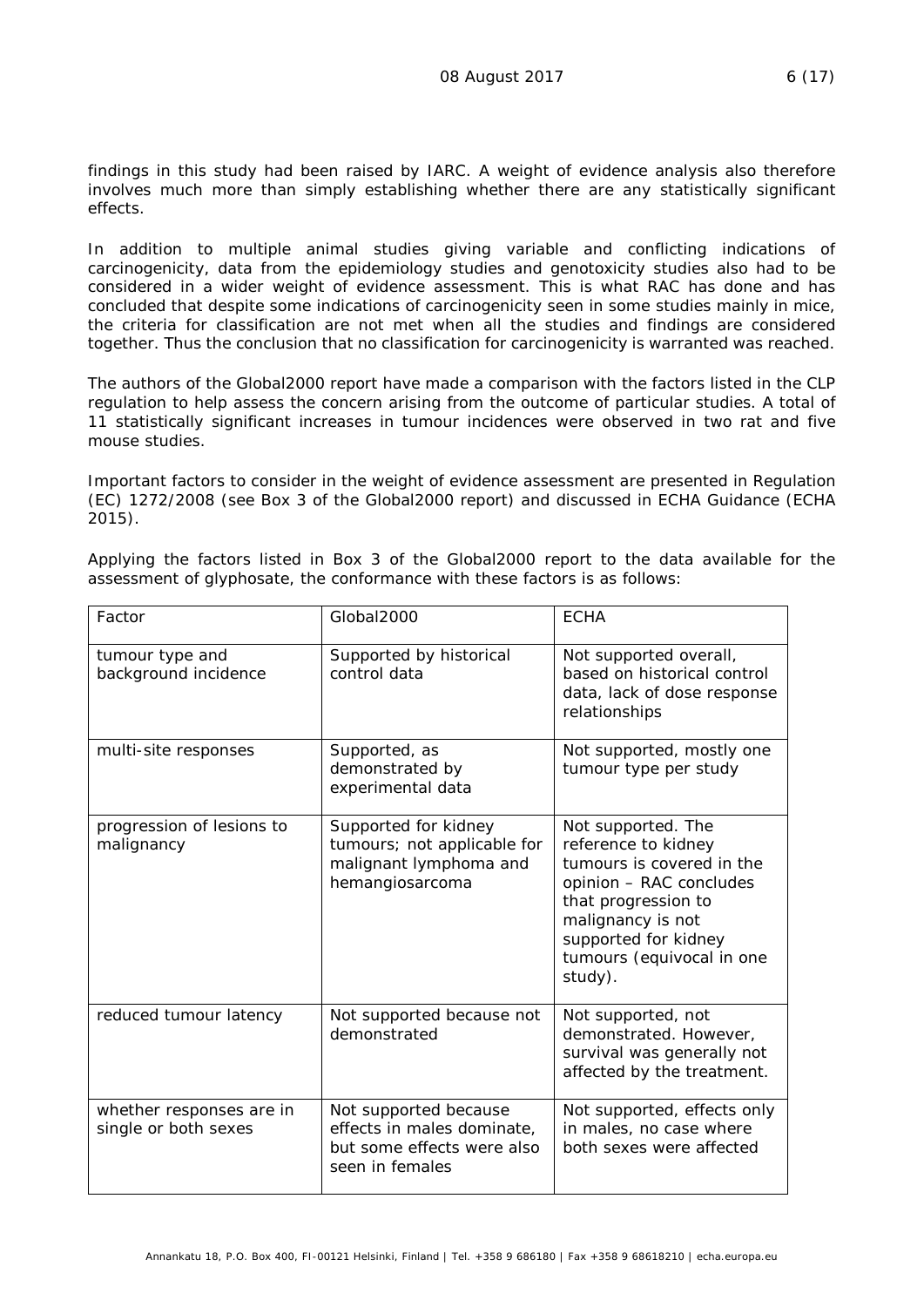| whether responses are in a<br>single species or several<br>species                                                                                     | Supported: effects were<br>seen in rats and mice                                                                  | Not supported: Different<br>tumours were seen in<br>different species; findings<br>in rats not considered<br>relevant for hazard<br>assessment                 |
|--------------------------------------------------------------------------------------------------------------------------------------------------------|-------------------------------------------------------------------------------------------------------------------|----------------------------------------------------------------------------------------------------------------------------------------------------------------|
| structural similarity to a<br>substance(s) for which<br>there is good evidence of<br>carcinogenicity                                                   | Not supported: no known<br>carcinogens with structural<br>similarities are known                                  | Not supported: no known<br>carcinogens with structural<br>similarities                                                                                         |
| routes of exposure                                                                                                                                     | Supported: the oral<br>exposure route is highly<br>relevant for humans                                            | Insufficient evidence for<br>classification based on<br>studies conducted via the<br>oral route, which is a<br>highly relevant route of<br>exposure for humans |
| comparison of absorption,<br>distribution, metabolism<br>and excretion between test<br>animals and humans                                              | Not possible, as there is no<br>human data available for<br>absorption, distribution,<br>metabolism and excretion | No known qualitative<br>differences that could<br>influence the results                                                                                        |
| the possibility of a<br>confounding effect of<br>excessive toxicity at test<br>doses                                                                   | Supported: effects were<br>seen without excessive<br>toxicity                                                     | Evidence for maximal<br>tolerated dose having<br>being reached in some<br>studies; very high doses<br>used in some studies                                     |
| mode of action and its<br>relevance for humans, such<br>as cytotoxicity with growth<br>stimulation, mitogenesis,<br>immunosuppression,<br>mutagenicity | Supported: genotoxicity<br>and oxidative stress have<br>been identified as possible<br>mechanisms.                | Not supported, a genotoxic<br>MoA not supported by the<br>evidence                                                                                             |

Overall, RAC has concluded that the evidence from animal studies does not support classification for carcinogenicity.

## **5. Statistical analysis**

The issue of statistical analyses used by the dossier submitter, which have also been taken into account in the RAC Opinion, has been considered in detail in previous correspondence (see e.g. the ECHA/ EFSA response to Dr. Portier at https://echa.europa.eu/documents/10162/23294236/portier\_echa\_efsa\_response.pdf/9e199ec a-af2f-96bb-9e61-d6bae2588f4b and Tarazona *et al*. (2017a,b). They are therefore not repeated here.

In summary, as acknowledged by the authors of the Global2000 report, OECD guidance document 116 does not provide a clear preference for a one-tailed or two-tailed test. The pros and cons of one-tailed and two-tailed tests are discussed in OECD documentation. Similar comments can be made in relation to the use of trend-tests vs pair-wise comparisons. Both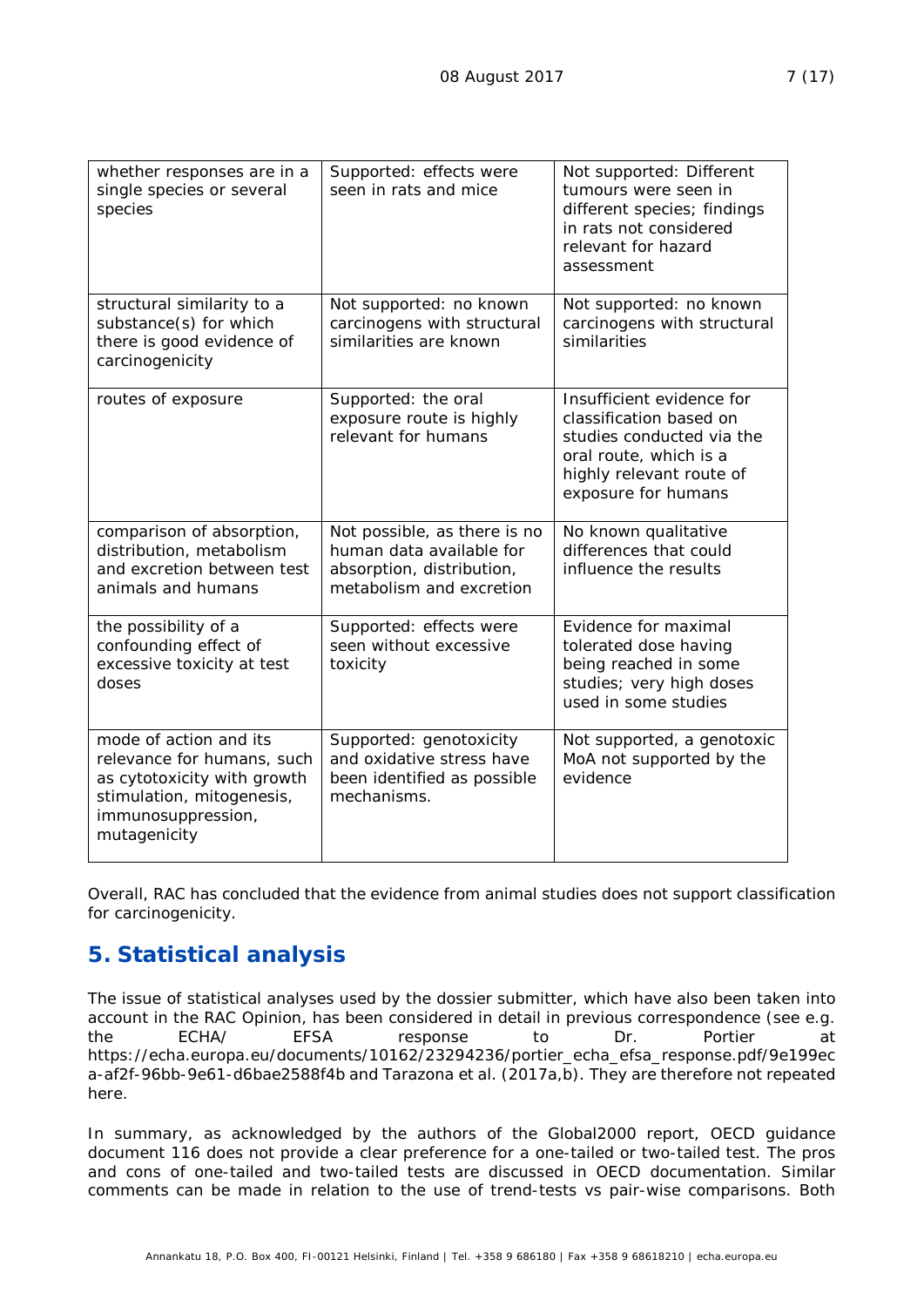analyses were used in the CLH report and the results from both types of analyses were considered by RAC, when considering the biological relevance of the findings.

In simple terms, statistical methods in toxicology usually assess whether the probability of obtaining a certain result by chance is smaller than a certain predefined value (p-value). It is not proof that the result did not occur by chance and it can never be used to prove the lack of an effect but when correctly used is a powerful tool to assess data. Usually if the probability of achieving a certain result is 5% or lower the results are considered to be statistically significant. Consistent with what is stated above, a p-value above 5% does not prove that there is no effect and a p-value less than 5% will be expected by chance within every 20 analyses. The probability of getting statistically significant results by chance increases with the number of tests done.

Statistical analyses conducted in the original study reports were summarised in the Renewal Assessment Report (RAR), which was included as an annex to the CLH Report, which was subjected to public consultation. Comments on these statistical analyses were not received during public consultation.

As noted in previous correspondence, the choice between a pairwise test and a test for trend is a matter of judgment which includes both the context as well as the relative advantages and limitations of the different approaches. According to the OECD GD 116 there is no specific indication on whether either or both pair-wise and trend tests should be performed.

## **6. Biological relevance of findings**

The Global2000 report included a reference to "*a recent re-analysis of the original data which revealed eight further tumours in regulatory rat and mouse carcinogenicity studies that were not described in the original study reports by industry or noticed by the German Federal Institute for Risk Assessment (BfR), the European Food Safety Authority (EFSA), or the European Chemicals Agency (ECHA) (Portier 2017)"*. The issue was raised in a letter from Dr. Christopher J. Portier to Jean-Claude Juncker, the President of the European Commission, in which it was argued that "*the authorities should be instructed to review the evidence submitted in this letter and not make any decision on glyphosate until these positive findings are included in the assessment of the substance's carcinogenicity*".

This issue was addressed in the EFSA/ECHA response to Dr. Portier, which is available at https://echa.europa.eu/documents/10162/23294236/portier\_echa\_efsa\_response.pdf/9e199ec a-af2f-96bb-9e61-d6bae2588f4b. Some pertinent issues relating to these findings are highlighted here. One of the findings was in fact included in the documents submitted by the Dossier Submitter and which were submitted to public consultation by ECHA.

The reasons why most of these were not considered in the CLH report or the Opinion, was that the Dossier Submitter considered that these tumours were not treatment-related and they were considered not relevant for hazard and risk assessment. A detailed explanation of each of these findings individually can be found in Tarazona *et al*. (2017a,b). Contrary to what has been stated in the Global2000 report, some of these were also specifically noted in the study reports and have been available online to our knowledge since 2015. The findings have also been presented in other documents to which RAC has had access during the process. Some of these findings were actually also mentioned in the report by IARC, but were not considered further.

It is of course required that the important findings relevant to the proposal are given serious consideration. ECHA is of the view that all important findings were comprehensively addressed in the CLH report and in the RAC opinion.

ECHA notes, however, that had any of these findings been considered to be a significant issue,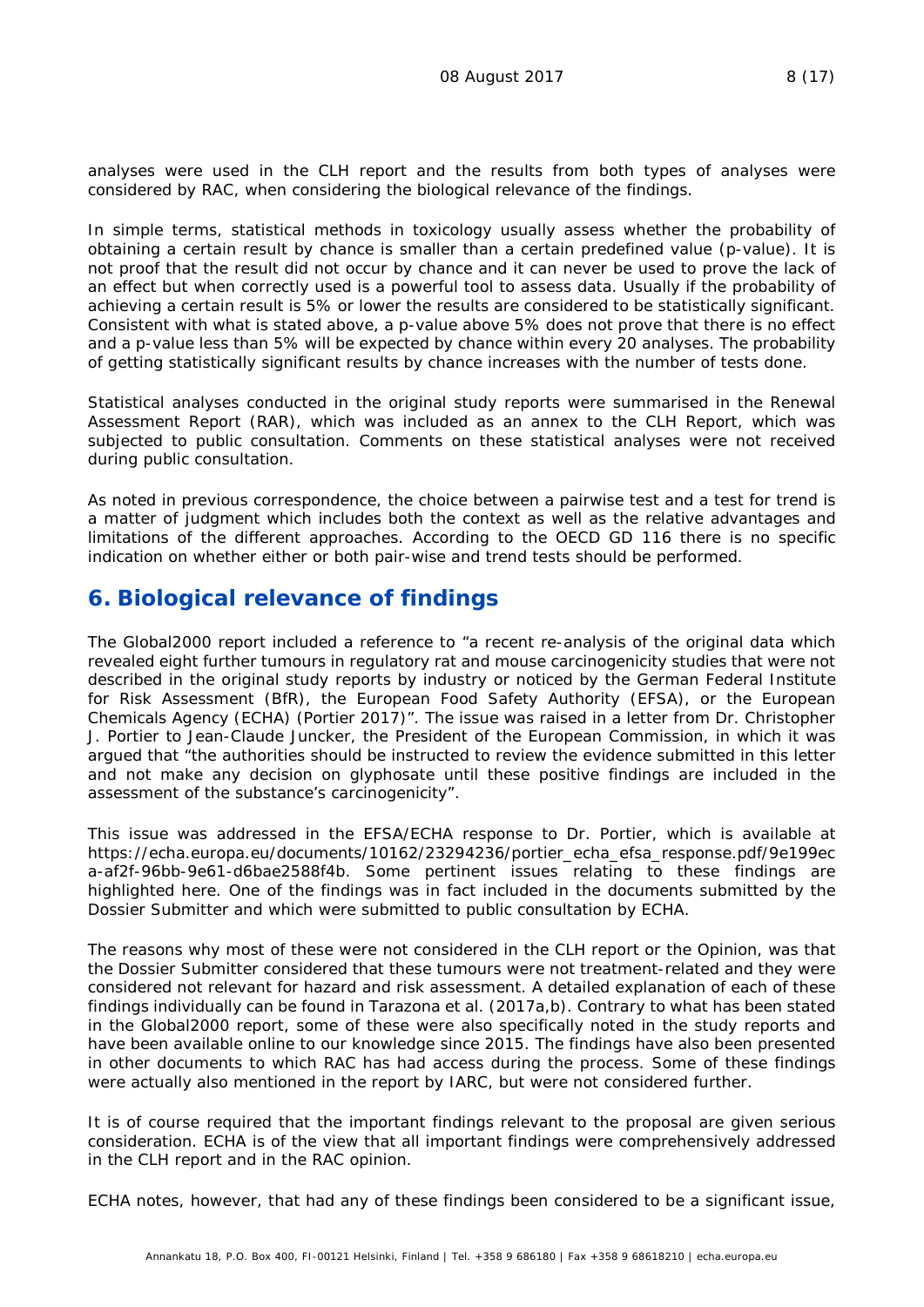there was the opportunity during public consultation as well as later in the process (for example at the December RAC meeting) to suggest a more detailed consideration of the tumours referred to. Although almost 300 comments were received during public consultation, most of which addressed carcinogenicity, no concern over any of these tumour incidences not having been specifically referred to in the CLH report or related documentation was raised.

As noted in the EFSA/ ECHA response to Dr. Portier, 4 out of 8 tests for trend which were reported for these findings (i.e. Sugimoto et al. (1997); Atkinson et al. (1993); Enomoto (1997); and Brammer (2001)) were run on very sparse data, where most, if not all, tumour incidences by dose group are zero, except for the highest dose. It is doubtful whether these results point to a carcinogenic response in cases where data are so extremely sparse. In addition, for establishing biological relevance, care should be taken in applying the trend test in situations where the only dose triggering the linear association is so high as to imply that the maximum tolerated dose (MTD) was likely to have been exceeded (as in Sugimoto et al. – 4348 mg/kg bw per day).

Although the Cochran-Armitage test is generally considered one of the valid statistical methods to assess the possible association between exposure to a hazard and increase in tumour incidence, it can provide false positive results beyond the level expected by design when high doses are considered that exhibit excess of toxicity and a large number of outcomes and sites are tested concurrently. Moreover results of the test should never be interpreted in isolation but always put in the context of their biological relevance.

As also noted in the ECHA/EFSA response to Dr Portier, OECD Guidance 116 (OECD, 2012) highlights the "*need to remain aware of the distinction between statistical significance and biological importance. The increasing emphasis in the statistical community on estimation over hypothesis testing is a crucial development in the distinction between these two concepts with statistical analysis being a part of the interpretation of the biological importance, not an alternative*". The same guidance guards against "*the reporting of significance levels arguing instead that the emphasis should be on emphasizing the size of effects and the confidence in them".*.

As noted earlier, the task of RAC has been to evaluate the weight of evidence for the whole dataset. This is different from just evaluating the presence of statistically significant findings. Statistical significance is one part of the evaluation, but the presence of statistically significant results does not automatically lead to classification.

As noted by Tarazona *et al.* (2017a,b) and the EFSA/ ECHA response to Dr. Portier, the OECD guidelines state that the statistical assay to be used should be selected before the study is conducted. To apply another statistical assay if the result of the first was not consistent with a preferred outcome is not scientifically valid practice and is contrary to the OECD guidelines. The OECD guidelines state that statistical re-evaluation can be performed if no analysis was done in the original study or if the wrong test was used. Although the OECD guidelines don't specify that both types of tests should be performed, the data have now been analysed using both types of tests, and consequently RAC have considered the results in the light of both types of statistical tests in the weight of evidence. However, the presence of statistically significant results by themselves are still not enough to conclude on classification.

The authors of the report claim that "While statistical analysis is a cornerstone in the assessment of carcinogenicity, biological relevance also has to be considered". ECHA disagrees with this statement. It is clear from OECD Guidance Notes No. 35 ("Guidance Notes for Analysis and Evaluation of Chronic Toxicity and Carcinogenicity Studies"), as quoted below, that biological relevance needs to be established.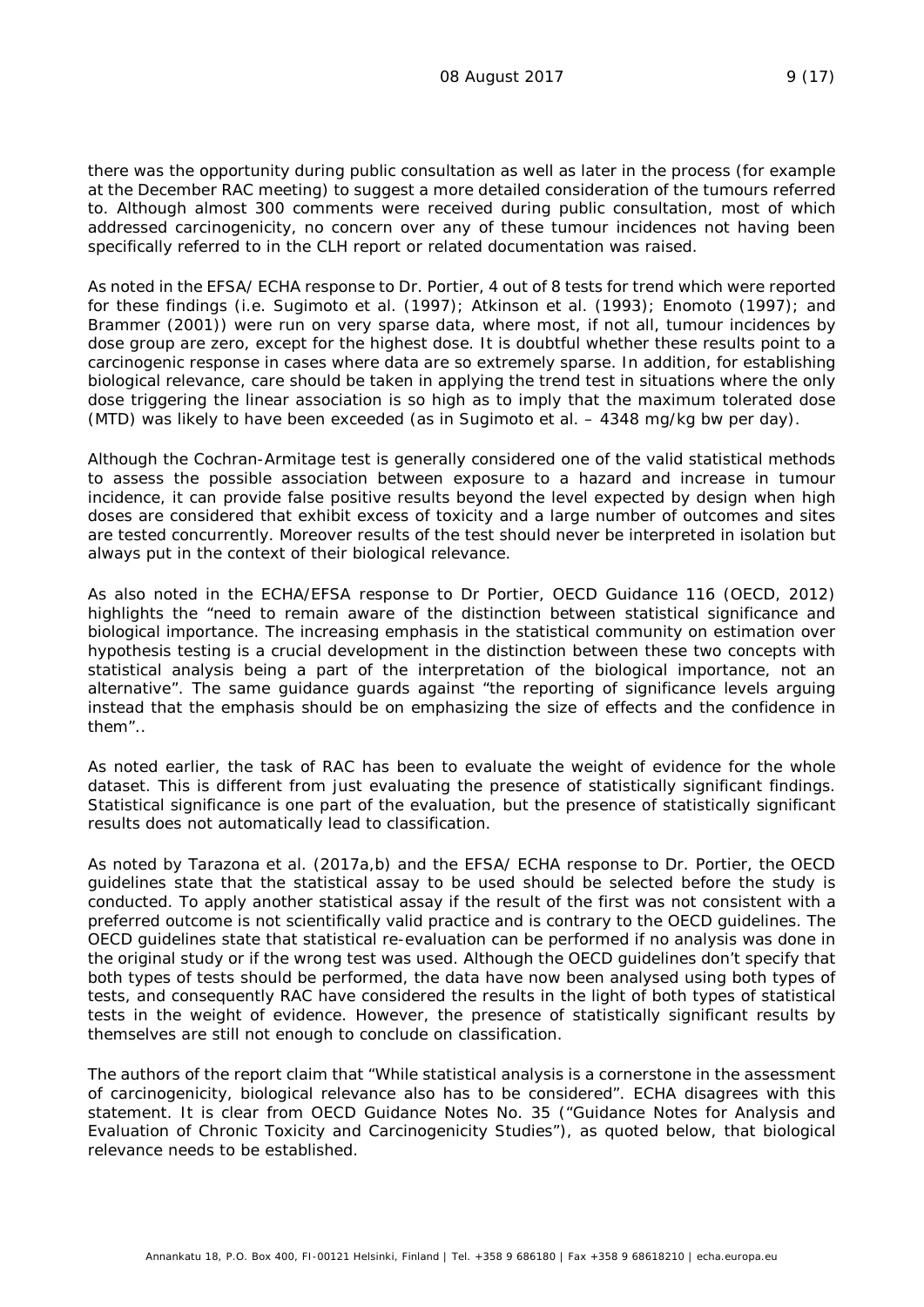According to OECD No. 35: "*The use of statistics in toxicology has limitations (Gad & Weil, 1986): (1) statistics cannot make poor data better; (2) statistical significance may not imply biological significance; (3) an effect that may have biological significance may not be statistically significant; (4) the lack of statistical significance does not prove safety. The importance and relevance of any effect observed in a study must be assessed within the limitations imposed by the study design and the species being studied*."

And:

"*Findings should be considered on the basis of both statistical significance and likely biological significance. It is important to bear in mind the variability of biological data when assessing a statistically significant result: statistical significance does not necessarily equate to biological significance. Conversely, a finding that is not statistically significant may have biological significance when considered in the light of the likely toxicological or pharmacological action of the test compound, or when considered alongside results from other studies."*

Biological significance is therefore not any less of a "cornerstone". In fact, it is biological/ toxicological significance of findings and their relevance to humans which determines their applicability to classification for carcinogenicity. Statistical significance of findings on its own is not enough, but is a tool to assist in arriving at a conclusion.

## **7. High-dose effects, lack of dose-response relationships and use of historical control data**

In the individual studies, particularly when the overall incidences are low, or when the background incidences are high, it can be a matter of interpretation whether there actually is a dose response relationship or not, and the wider picture must then be considered. ECHA considers that an effect seen only at the high dose can be cause for concern, but also that the presence of a dose response relationship increases the concern. There is no basis for the claim that the Dossier Submitter or RAC have not acknowledged the presence of statistically significant trend tests, since positive trends have been clearly reported in the CLH report as well as the RAC opinion. However, in contrast to the authors of the report, RAC do claim a lack of any dose response relationship for pancreatic tumours and haemangiosarcomas in females. Thus, these allegations of the authors of the Global2000 report are not substantiated.

Concerning the use of historical control data, ECHA agrees, of course, that the concurrent control is more important than the historical controls. However, ECHA does not agree that historical controls are of value only in certain cases. The number of tumours in a study are often low and it is binary – either there is a tumour or there is not a tumour.

The authors of the report claim to have spotted an inconsistency in the reporting of historical controls for the Sugimoto (1997) study; "*authorities claimed that the historical control data for the Sugimoto (1997) study supported the conclusion of non-carcinogenicity, because the observed incidence in the high-dose group (12%) was below the upper limit of the historical control data range (19%). But this is not true. According to the authorities' own report, eight out of the nine studies forming the historical control data had an incidence of malignant lymphoma of 6% or lower (RMS Germany 2015a, Volume 3.B.6, p. 528). In contrast, the highdose group of the Sugimoto (1997) study had an incidence of 12%. In other words, this highdose group had an incidence at least twice as high as eight out of nine historical control data groups*."

The RAC opinion in fact addresses this specific point and these data were placed into perspective by RAC as follows: "*The tumour incidence of 12% at the high dose of 4348 mg/kg bw/d in the*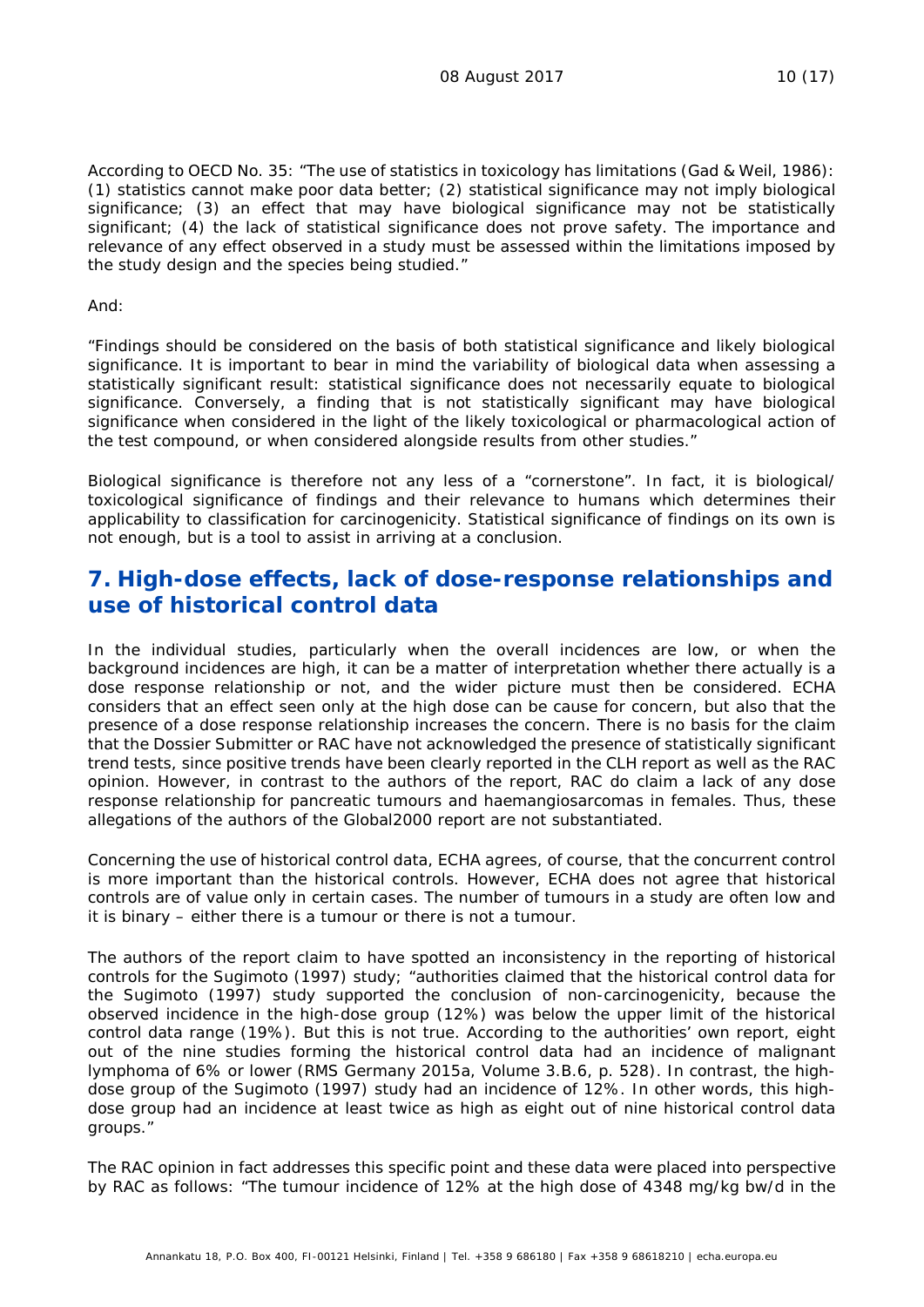*study by Sugimoto (1997) was within the relevant historical control range for Crj:CD-1 male mice obtained from the laboratory in which the study was performed (mean 6.3%; range of 3.9% - 19.2%, the majority of the studies had a control incidence ≤ 6%, 9 studies initiated between 1993 to 1998*". The fact that the range of historical control data covered the range of the findings in the study was taken into account along with the distribution of the data and other factors in the assessment.

Concerning the use of historical control data, as well as concerning the issue of high dose levels, CLP Guidance (ECHA) states that "*Use of historical control data should be on a case by case basis with due consideration of the appropriateness and relevance of the historical control data for the study under evaluation. In a general sense, the historical control data set should be matched as closely as possible to the study being evaluated. The historical data must be from the same animal strain/species, and ideally, be from the same laboratory to minimise any potential confounding due to variations in laboratory conditions, study conditions, animal suppliers, husbandry etc. It is also known that tumour incidences in control animals can change over time, due to factors such as genetic drift, changes in diagnostic criteria for pathological changes/tumour types, and husbandry factors (including the standard diet used), so the historical data should be contemporary to the study being evaluated (e.g. within a period of up to around 5 years of the study). Historical data older than this should be used with caution and acknowledgement of its lower relevance and reliability. (RIVM, 2005; Fung et al, 1996; Greim et al, 2003).*

*Even when a particular tumour type may be discounted, expert judgment must be used in assessing the total tumour profile in any animal. However, appearance of only spontaneous tumours, especially if they appear only at high dose levels, may be sufficient to downgrade a classification from Category 1B to Category 2, or even no classification. Where the only available tumour data are liver tumours in certain sensitive strains of mice, without any other supplementary evidence, the substance may not be classified in any of the categories, (Battershill and Fielder, 1998). Expert judgment is required to evaluate the relevance of the results*".

The CLP Guidance thereby refers to the use of expert judgement in the use of historical control data and suggests caution in the interpretation of data at high doses. This was in fact taken into account by RAC: It is stated in the Opinion (in relation to the Giknis and Clifford historical control data referred to in the Global2000 report) that "*It should be noted that these control data are from different laboratories and should thus be used with caution*".

In the Kumar (2001) study, as reported in the RAC Opinion, the increases in incidences of renal tumours were at a low level, with a maximum incidence of 2 (4%) at the high dose (pair-wise, not statistically significant; statistically significant in the trend test). Increases in malignant lymphoma male rats were only seen at the highest dose (albeit above the HCD range) and were not statistically significant either by the trend test or the pair-wise test. However, it was disclosed in the Opinion as well as the CLH report that the findings were reported as statistically significant in the original study report using a (less commonly used) Z-test. The findings were seen against a high background rate (high incidences in concurrent controls) in a strain known to have high incidences of this tumour and the findings were higher still in females. As noted in the Opinion "*the high background incidence in this strain must be taken into consideration. The historical control data, according to information in the study report (no additional information given on the basis of these historical control data), was in males a mean of 18.4% with a range of 6 - 30% and in females a mean of 41.6 with a range of 14 – 58%. Thus, the incidences of malignant lymphomas were above the upper range of the historical control data for the male mice*." On the malignant lymphomas, the opinion concluded, based on the overall picture of the incidences of malignant lymphoma in all the five mouse studies, including the Kumar (2001) study, as follows: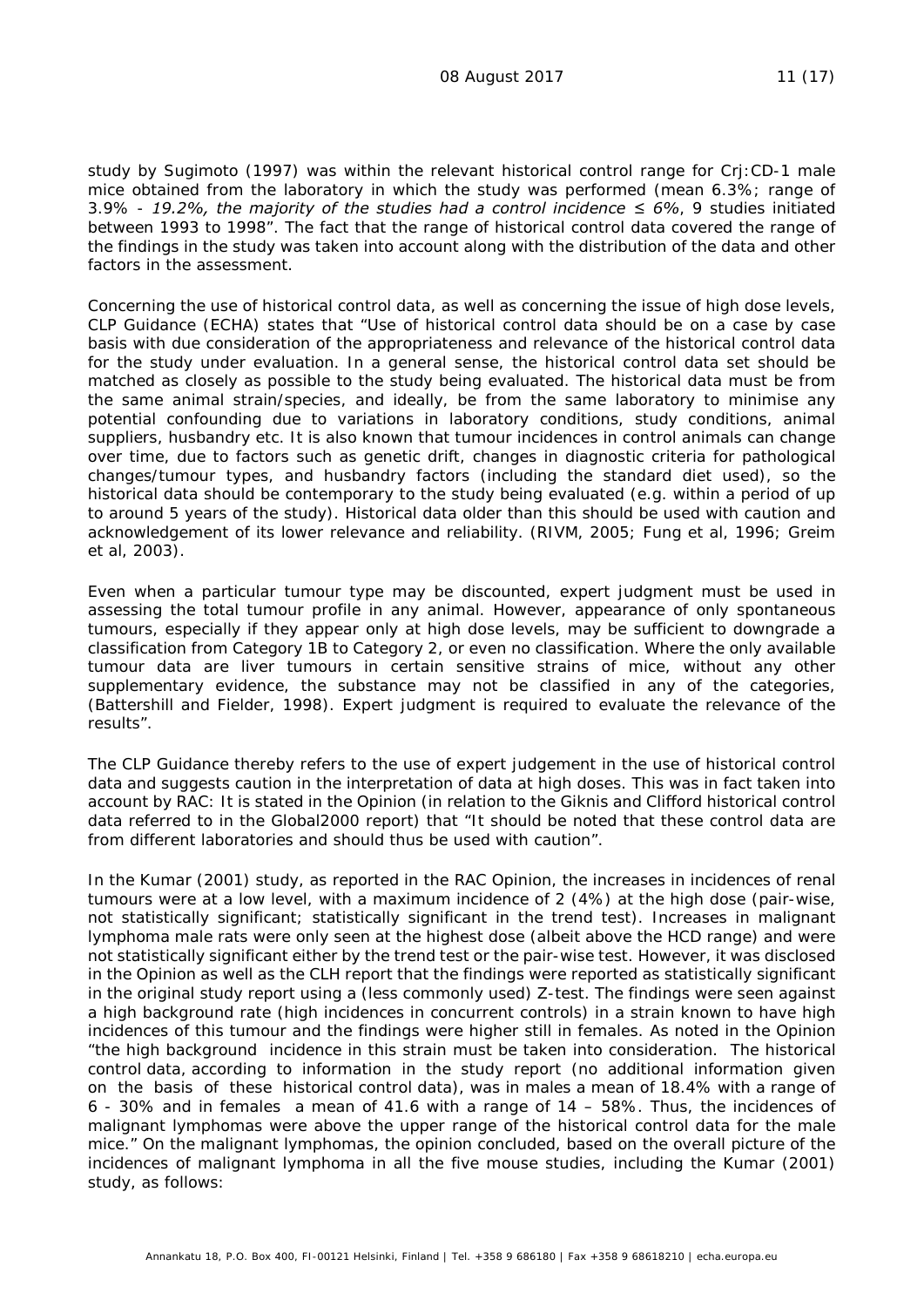"*No significant increases in malignant lymphomas were found in the mouse studies when assessed by the pairwise Fisher's exact test. However, in two of the five studies, a significant positive trend for malignant lymphoma incidences in males was reported. In two studies,*  increases were observed that were not statistically significant. In the fifth and oldest of the *studies, the term malignant lymphoma was not used, but there was no statistically significant increase in lymphoreticular neoplasms reported in this study in response to glyphosate exposure. Thus, the lymphoma incidences in male mice show a slight, but clearly variable increase. Further, no increase in treatment related non-neoplastic lymph nodes were reported, thus supporting the conclusion that the tumours were of a spontaneous nature. The biological and human relevance of the findings is uncertain for the following reasons:*

- *i) the maximum incidences were regarded to be within the historical control range for the CD-1 mice, although adequate historical control data were not available for all studies;*
- *ii) the increases in malignant lymphoma incidences appeared to be confined to the high dose groups in the CD-1 mice;*
- *iii) the incidence of malignant lymphomas is known to be related to the age of the animals. However, significant associations between exposure to glyphosate and induction of malignant lymphomas were not observed in the 24-month studies. Furthermore, there was no reduction in overall survival in the exposed groups;*

*no parallel increases were observed in female CD-1 mice. It is known that female CD-1 mice are usually more prone to develop spontaneous malignant lymphoma than male mice (Son and Gopinath, 2004, ASB2015-2533). The lymphoma incidences were generally higher in females than in males, but no glyphosate related increases were seen in female CD-1 mice*".

Concerning the use of HCD in relation to the study of Wood (2009), the (minuted) discussion from the RAC meeting provides the following insight: "*It was noted that historical control data (HCD) were not available for all the studies and in some studies the HCD that was available was not from the same test facility and/or from a relevant time period from the study, as advised in ECHA's guidance. Some reservations were expressed about the use of such data, but the absence of a complete set of HCD was not seen as a crucial factor for deciding on the classification. IND provided details of a "blank" study which had been conducted under the same conditions as the Wood (2009) study in which a control incidence of 12% for malignant lymphomas was seen. The data indicated that background incidences of tumours may indeed be high in the conditions of the Wood (2009) study, but as this was only one study the value of the study as a HCD is limited. Concerning the use of the HCD from the papers by Giknis and Clifford, HEAL noted that the housing conditions changed (from single housing to group housing, in both cases in wire bottom cages) and the tumour incidences decreased by half between 2005 and 2010 while in the studies the mice were group housed in solid bottom cages. A RAC Member responded that the data from 2010 were from fewer studies and therefore the data from 2005 were given greater weight. The incidences were also described as being uniformly spread across the range."* As noted earlier, the CLP Guidance gives direction but also some discretion as to how the historical control data are used. The data have been used by RAC in accordance with current CLP Guidance and relevant OECD guidelines.

Concerning the toxicity at the highest dose in the Sugimoto (1997) study (4348 mg/kg bw/d), it is noted in the Opinion that "*increased tumour incidences were only observed at very high doses (>4000 mg/kg bw/d) at which the body weight gain in males were decreased compared to controls by up to 11% and 15% in the Knezevich and Hogan (1983) and the Sugimoto (1997) study, respectively. The OECD TG 451 for carcinogenicity studies does not give a precise top dose recommendation, but states that the highest dose level should elicit signs of minimal toxicity, with depression of body weight gain of less than 10%. RAC therefore gives less weight to the findings at these very high dose levels*".

In OECD Guideline on interpretation of carcinogenicity studies No. 116, it is stated that "*As*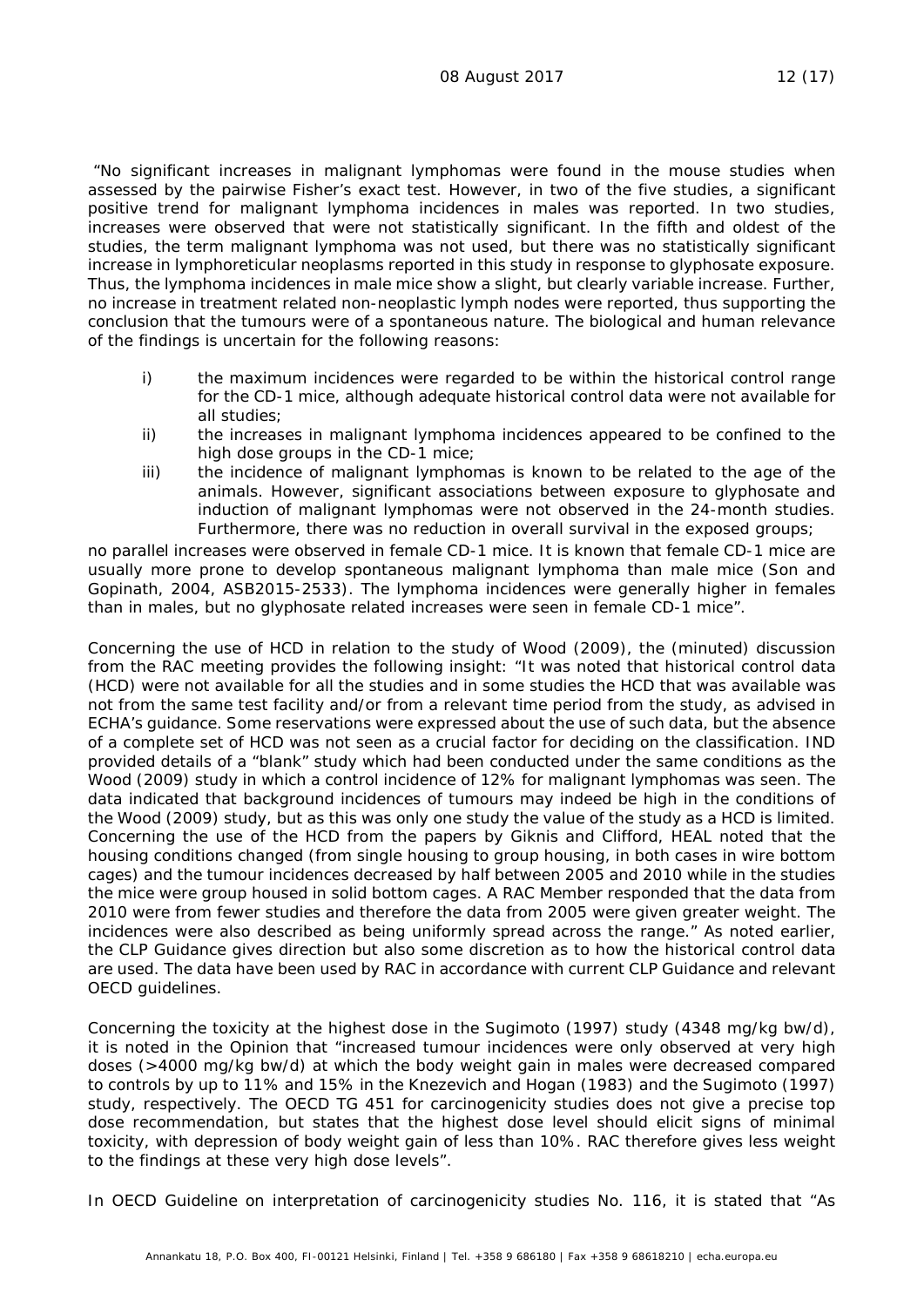*indicated in the Test Guidelines, a top dose not exceeding 1000 mg/kg body weight/day may apply except when human exposure indicates the need for a higher dose level to be used*". This does not of course mean that doses above 1000 mg/kg bw/day should not be used or should automatically be discarded, particularly with substances which appear to be well tolerated at high doses. However, at some of the high doses used (particularly those in excess of 4000 mg/kg bw/d) the relevance of findings seen in long-term studies to humans may be questioned. Doses above 1000 mg/kg bw/day are high doses when used over 18 months or 2 years and the possibility that there are then other factors (not attributable to the direct effect of the substance) coming into play increases. All this needs to be (and has been) taken into account in the weight of evidence assessment.

#### **8. Selection of studies**

The authors of the report raised questions concerning the selection of studies in the evaluation of RAC. It is always part of the evaluation of the hazardous properties of a substance to assess the quality of the studies and to give lower weight to studies of low quality.

In particular the authors criticise the exclusion of Kumar (2001) and the inclusion of Atkinson (1993).

Concerning the study by Kumar (2001): Contrary to what the authors claim, and despite concerns about its quality, RAC did take the Kumar (2001) study into account as is clearly evident from the RAC opinion.

The question of a potential virus infection affecting this study has also been raised. The authors of the Global2000 report wrote: "In its opinion, referring to the CLH report, EFSA's RAC (*sic*) insisted upon a possible role of oncogenic [cancer-causing] viruses" (ECHA 2017 p. 30)". The actual quote is from the "Summary of the Dossier Submitter's proposal" and in full reads as follows: "*The Dossier Submitter also noted that a possible role of oncogenic viruses should not be ignored*." This is the only context in which a virus infection is mentioned in the opinion. Thus, the claim that RAC dismissed the study and did so based on possible virus infection is not true.

The Global2000 report also states that they have asked ECHA whether the 18.4% incidence of malignant lymphomas in the historical control database should be considered as an indication that oncogenic viruses did not play a role in the Kumar (2001) study and that this question remains unanswered. Because ECHA has not dismissed the study, ECHA has no view on this matter and the question has not been considered relevant. It should be clarified, however, that RAC has not concluded that there was no viral infection, merely that they did not find the evidence for such an infection sufficient to dismiss the study.

The issue of the reliability of the study of Atkinson et al (1993) has been raised and the Global2000 report states that the study should have been dismissed. RAC, like EFSA and IARC did find the study acceptable. In the report it is stated "*And another study – Atkinson (1993) – that was severely deficient in the histopathological assessment of malignant lymphoma was kept as part of the assessment and served to strengthen the claims of lack of statistical significance (in pairwise comparison) and lack of dose-dependence*." . Consistent with its approach in relation to other studies (such as Kumar et al, 2001), RAC does not lightly dismiss studies from consideration and hence the study results were given appropriate treatment in the weight of evidence assessment.

Concerning the findings being limited to a single sex only, the CLP Guidance states that "*Effects seen only in one sex in a test species may be less convincing than effects seen in both sexes, unless there is a clear patho-physiological difference consistent with the mode of action to explain the single sex response*". The fact that the findings were confined to a single sex in two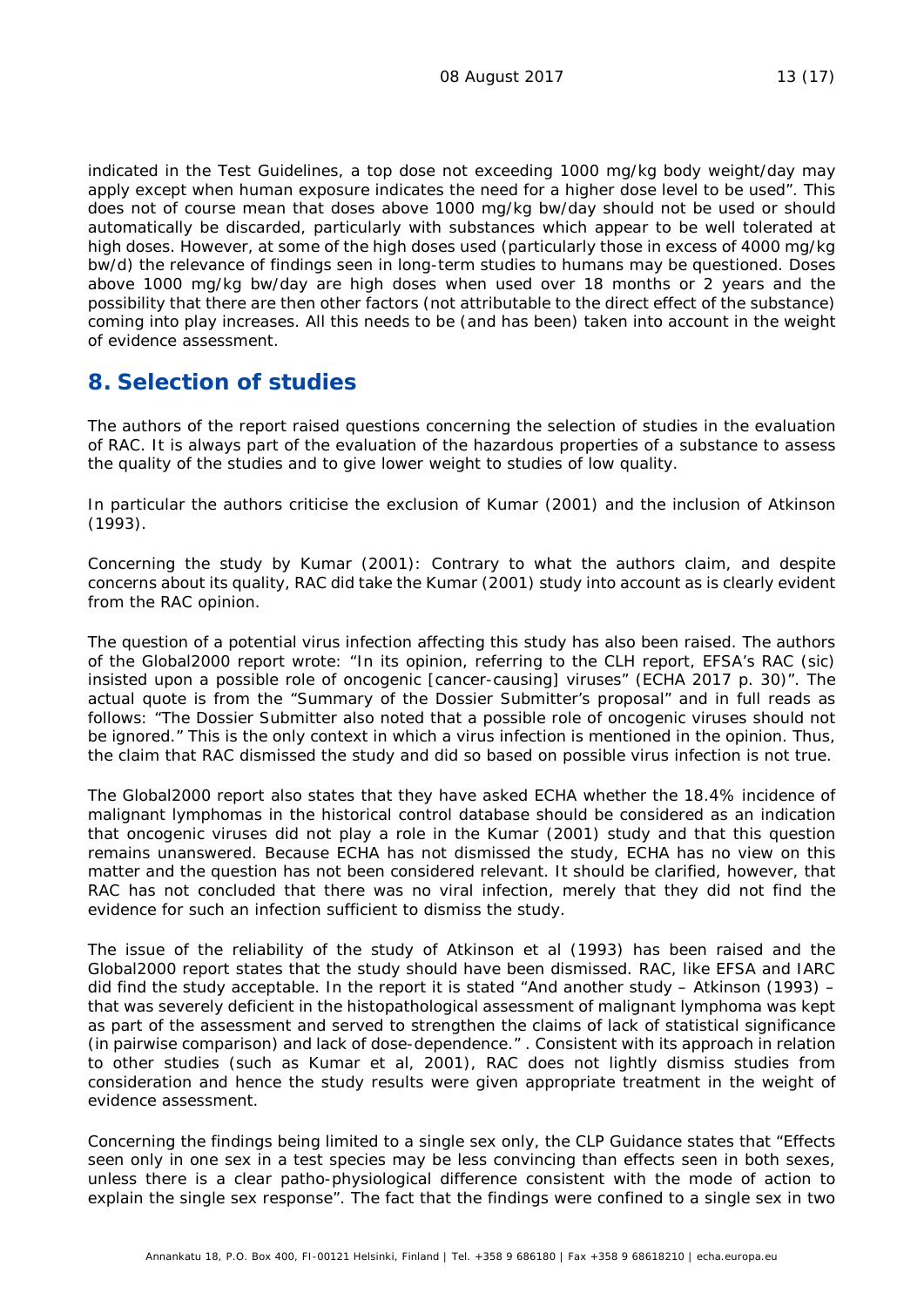species (rats and mice) and that there was not a mechanism of action to explain this made the findings less convincing for RAC.

Finally, ECHA considers that all studies should be included in the CLH process (including the studies of Atkinson, 1993 or Kumar, 2001), but the data should be considered in an overall weight of evidence approach. This is what RAC has done. Accordingly, the weaknesses and strengths of each study need to be considered. This was appropriately done by RAC in arriving at its conclusion.

## **9. Conclusions**

RAC approached the assessment without any anticipation of the outcome and adopted its Opinion on the classification of glyphosate following an independent assessment of all the scientific data. RAC does not set out to please any stakeholder organisation with its conclusions. Any classification outcome was possible in this case. There was no collective preconception of whether or not the substance was hazardous for any of the endpoints, let alone any collusion with industry, as alleged in the Global2000 report. During the process individual RAC members formed their own views on the subject and at the end the decision of RAC was reached by consensus. RAC came to its conclusion on all the considered endpoints only after considering the overall toxicological profile based on the data in the original study reports.

RAC did not evade or hide any data and no studies were dismissed from the assessment – all important findings were discussed openly and objectively. The methodology has been appropriately applied in the CLH process as prescribed in the relevant ECHA Guidance documents and relevant OECD guidance.

RAC has considered the evidence for classification from the animal studies, but has noted that the effects were observed inconsistently and generally only at the highest doses which in some cases were very high. Additional factors considered were the lack of evidence for mutagenicity and from epidemiology.

The Dossier Submitter as well as the experts of RAC considered all the relevant data in a weight of evidence determination conducted in accordance with the requirements in the CLP Regulation and applicable guidance, as it has done in every preceding case where the criteria cannot be applied directly to available identified information.

ECHA rejects all of the allegations made in the Global2000 report. Furthermore, ECHA is concerned of this attempt to publicly denigrate the integrity of EU institutions mandated to ensure safe use of chemical substances in the EU. It is of particular concern, when the process actually provides the opportunity to make all the points relevant to the case by legitimate means.

## **10. References**

Tarazona JV, Court-Marques D, Tiramani M, Reich H, Pfeil R, Istace F, Crivellente F (2017a). Response to the reply by C. J. Portier and P. Clausing, concerning our review "Glyphosate toxicity and carcinogenicity: a review of the scientific basis of the European Union assessment and its differences with IARC" Arch Toxicol. 2017 Jul 25. doi: 10.1007/s00204-017-2032-8

Tarazona JV, Court-Marques D, Tiramani M, Reich H, Pfeil R, Istace F, Crivellente F (2017b). Glyphosate toxicity and carcinogenicity: a review of the scientific basis of the European Union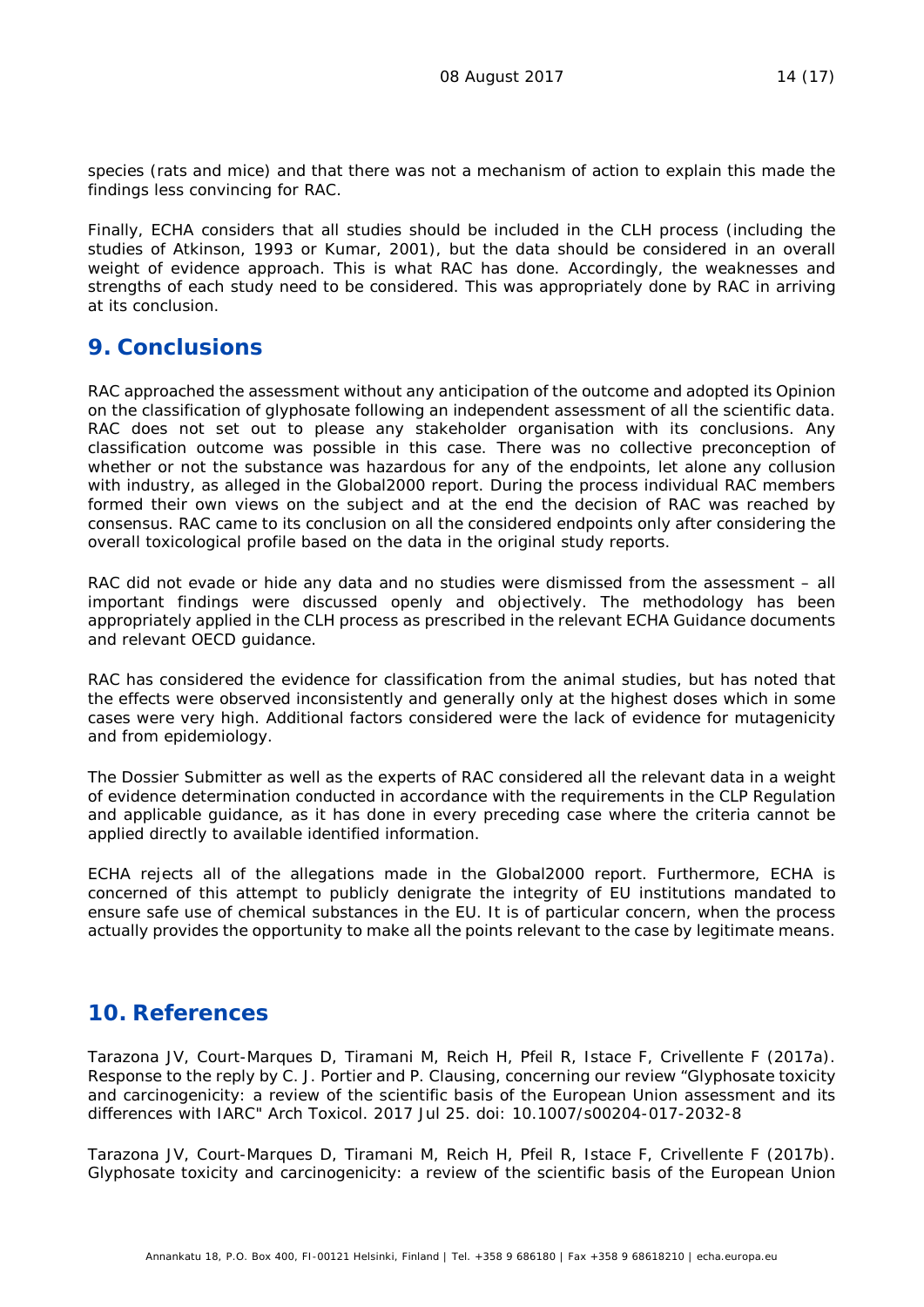assessment and its differences with IARC. Arch Toxicol. 2017 Mar. doi: 10.1007/s00204-017- 1962-5

Portier and Clausing (2017). Re: Tarazona et al. (2017): Glyphosate toxicity and carcinogenicity: a review of the scientific basis of the European Union assessment and its differences with IARC. doi: 10.1007/s00204-017-1962-5. Archives of Toxicology, DOI: 10.1007/s00204-017-2009-7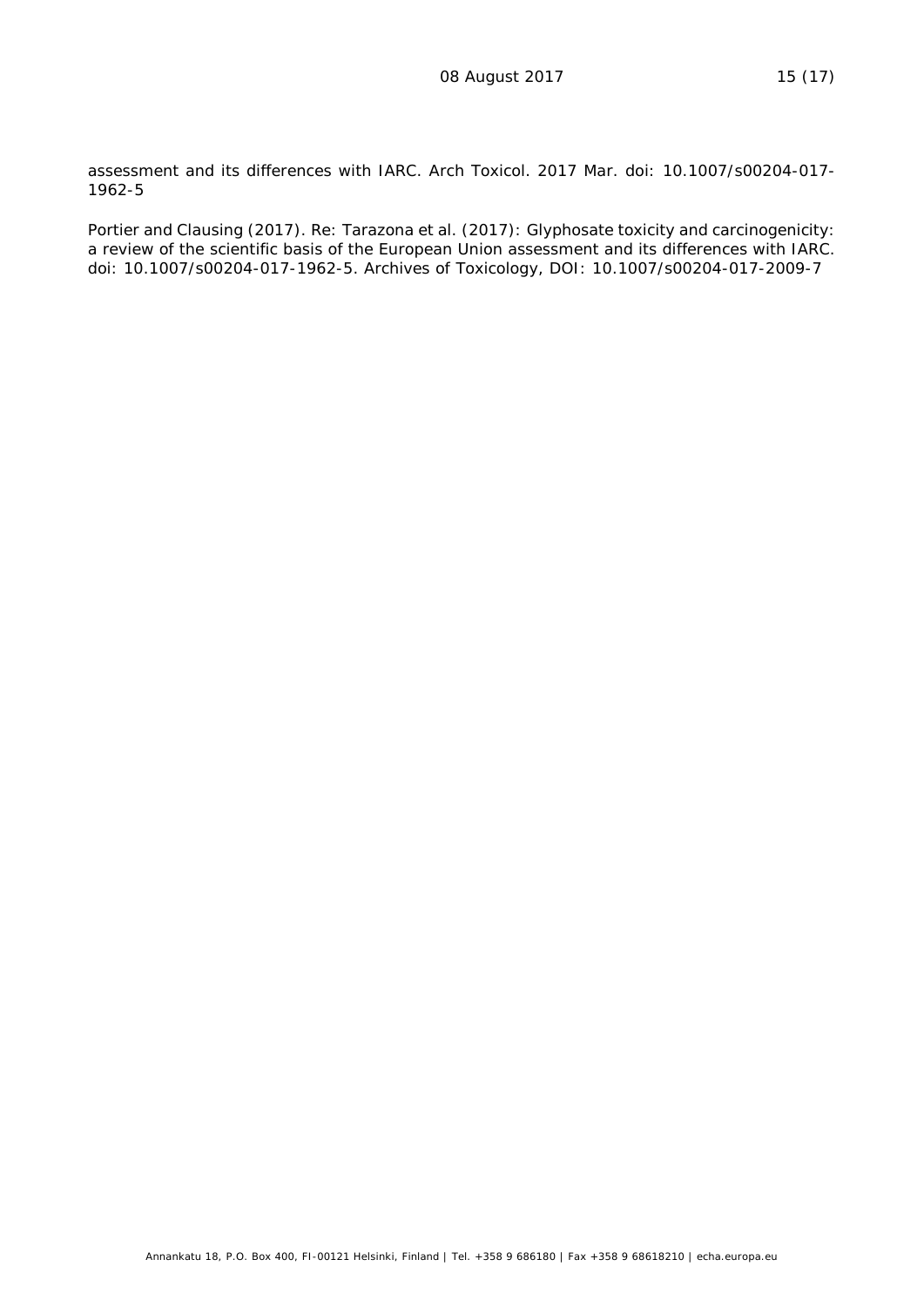#### **Supplementary information**

#### *ECHAs role in the CLH process*

The approval to use glyphosate as an active substance in plant protection products (PPP Regulation) expired at the end of June 2016. The European Commission decided to extend the approval for 18 months, by which time RAC will have adopted its opinion on glyphosate's harmonised classification.

- ECHA is responsible for managing the harmonised classification and labelling (CLH) process for hazardous chemical substances.
- Active substances in plant protection products (PPP) are normally subject to harmonised classification and labelling.
- As part of the procedure for the renewal of glyphosate approval under the PPP legislation, a harmonised classification and labelling proposal was prepared by the German Federal Institute for Occupational Safety and Health (BAuA) and submitted to ECHA in March 2016. The CLH process for an active substance is triggered when a proposal for harmonised classification of that chemical substance is submitted by a Member State competent authority (MSCA) to ECHA.
- Glyphosate already had harmonised classifications for irreversible effects on the eye (Eye Dam. 1, H318) and toxicity to aquatic life with long-lasting effects (Aquatic Chronic 2, H411). In the CLH report submitted by Germany (BAuA) these existing harmonised classifications were reviewed and the dossier submitter proposed to add a classification for specific organ toxicity after repeated exposure (known as STOT RE 2, H373).
- RAC assessed the properties of glyphosate for several other hazard classes, including carcinogenicity, using the criteria in the CLP regulation. They considered extensive scientific data in coming to their opinion.
- ECHA organised a 45-day public consultation on the German proposal in from 2 June to 18 July 2016. Its results are publicly available here: [https://echa.europa.eu/harmonised](https://echa.europa.eu/harmonised-classification-and-labelling-previous-consultations/-/substance-rev/13838/term)[classification-and-labelling-previous-consultations/-/substance-rev/13838/term](https://echa.europa.eu/harmonised-classification-and-labelling-previous-consultations/-/substance-rev/13838/term) . The dossier submitter (BAuA) has responded to comments submitted during the public consultation.
- RAC has independently assessed all the scientific data on glyphosate available to it (including any scientifically relevant data received during the public consultation). RAC's opinion is on the hazard classification of the substance, following the normal process described in the Framework for RAC opinion development on substances for [harmonised](http://echa.europa.eu/documents/10162/13641/wp_rac_processing_clh_dossier_20100526_en.pdf)  [classification & labelling.](http://echa.europa.eu/documents/10162/13641/wp_rac_processing_clh_dossier_20100526_en.pdf)
- The classification is based solely on the hazardous properties of the substance. It does not take into account the likelihood of exposure to the substance and, therefore, does not address the risks of exposure. The risks posed by exposure are considered under the relevant downstream pieces of legislation, such as the PPP regulation in the case of glyphosate.